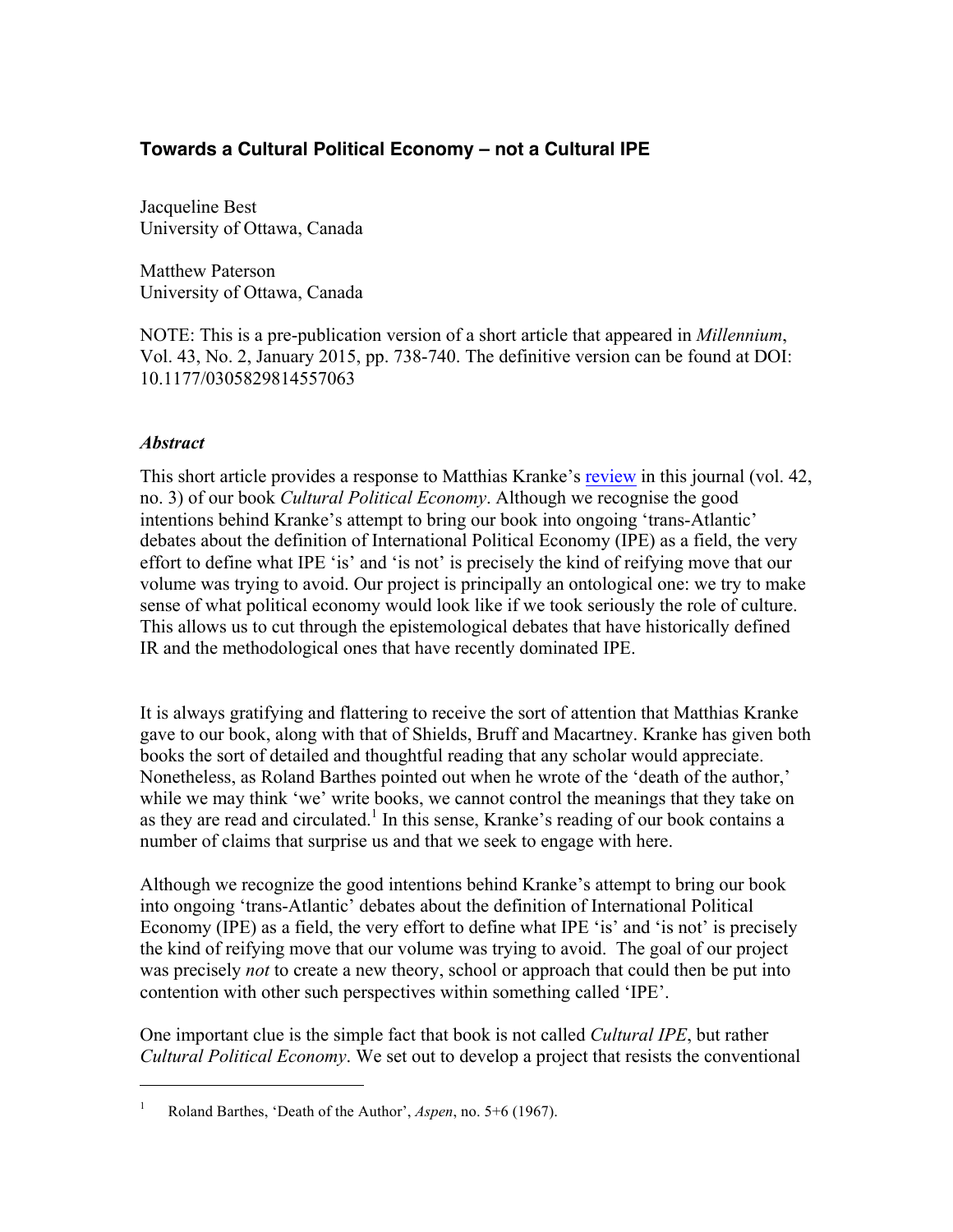boundaries of IPE by bringing culturally-inflected IR scholars and cultural economy scholars (most of whom are geographers or sociologists) into the conversation. While some of our contributors do have a background in IPE, we also consciously involved authors from varied disciplinary backgrounds.

If cultural political economy is not a new school of approach, then what is it, or perhaps more precisely, what does it do? Shields, Bruff and Macartney suggest that it is dangerous to undertake the methodological disputes at the core of the debates on the "American" and "British" schools without paying attention to their ontological dimensions.<sup>2</sup> Our project is principally an ontological one: we try to make sense of what 'political economy' would look like if we took seriously the role of 'culture.' This allows us to cut through the epistemological debates have historically defined IR and the methodological ones that have recently dominated IPE.

More importantly, an attention to the role of culture in political economy allows us to understand a multitude of different empirical phenomena that resist narrower forms of analysis. Whether we want to understand the political economy of migration, surveillance, tourism, the origins of embedded liberalism or the transformation of labour (all themes addressed in the book), we have to pay attention to the cultural constitution of economic practices.

To attempt to rein this rich and open-ended project back into being about constructing a new approach within the relatively narrow confines of IPE would seem to us a mistake. The question of what IPE is and should be is ultimately much less interesting and important than the task of developing and deploying theories and methods for understanding the concrete phenomena and problems explored in our book.

Kranke's parliamentary metaphor (in which orthodox IPE is the government majority, cultural IPE (*sic*) is the parliamentary opposition, and critical IPE is the extraparliamentary opposition) is thus particularly inapt. We are not interested in "run[ning] things differently from within the established institutions." While the various self-defined factions within traditional IPE may see it as useful to battle it out in parliament, we are busy gardening.

We chose this alternative metaphor not for its absurdity (which we will admit we enjoy), but because it draws inspiration from Zygmunt Bauman's distinction between gatekeeping and gardening as modes of governing.<sup>3</sup> Kranke's parliamentary metaphor is about gatekeeping: governing seeks to define who is to be included in and excluded from IPE as a field. A gardening metaphor is much more apt for what we were trying to do and how we might use the various ideas in what gets called IPE: as spades, trowels and rakes that enable us to carefully sow seeds, tend and nurture them, identify weeds and bugs that

 $\overline{a}$ 

<sup>2</sup> Stuart Shields, Ian Bruff and Huw Macartney, eds**,** *Critical International Political Economy: Dialogue, Debate and Dissensus,* Houndmills, Basingstoke: Palgrave (2011), p. 3.

<sup>3</sup> Zygmunt Bauman, *Legislators and Interpreters*, Cambridge: Polity (1987).